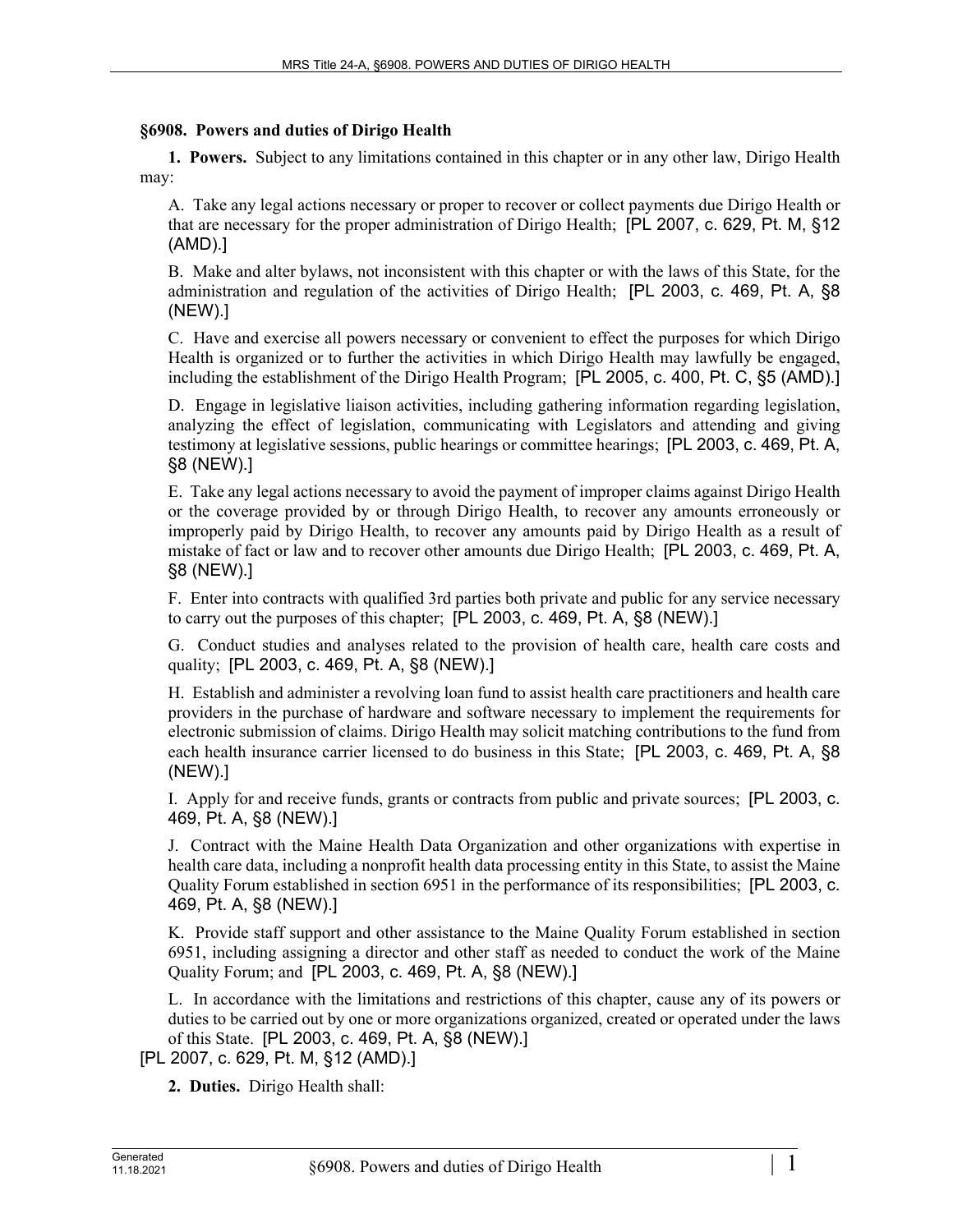A. Establish administrative and accounting procedures as recommended by the State Controller for the operation of Dirigo Health in accordance with Title 5; [PL 2003, c. 469, Pt. A, §8 (NEW).]

B. Collect the savings offset payments provided in former section 6913 and the access payment provided in section 6917; [PL 2009, c. 359, §1 (AMD); PL 2009, c. 359, §8 (AFF).]

C. Determine the comprehensive services and benefits to be included in the Dirigo Health Program and develop the specifications for the Dirigo Health Program in accordance with the provisions in section 6910. Within 30 days of its determination of the benefit package to be offered through the Dirigo Health Program, the board shall report on the benefit package, including the estimated premium and applicable coinsurance, deductibles, copayments and out-of-pocket maximums, to the joint standing committee of the Legislature having jurisdiction over appropriations and financial affairs, the joint standing committee of the Legislature having jurisdiction over insurance and financial services matters and the joint standing committee of the Legislature having jurisdiction over health and human services matters; [PL 2005, c. 400, Pt. C, §6 (AMD).]

D. Develop and implement a program to publicize the existence of Dirigo Health and the Dirigo Health Program and the eligibility requirements and the enrollment procedures for the Dirigo Health Program and to maintain public awareness of Dirigo Health and the Dirigo Health Program; [PL 2005, c. 400, Pt. C, §6 (AMD).]

E. Arrange the provision of Dirigo Health Program benefit coverage to eligible individuals and eligible employees through contracts with one or more qualified bidders in accordance with section 6910 or through the Dirigo Health Self-administered Plan authorized pursuant to section 6981; [PL 2007, c. 447, §6 (AMD).]

F. [PL 2007, c. 629, Pt. L, §2 (RP).]

G. Establish and operate the Maine Quality Forum in accordance with the provisions of section 6951 ; and [PL 2007, c. 629, Pt. L, §3 (AMD).]

H. On a quarterly basis no less than 60 days from the end of each quarter, collect and report on:

(1) The total enrollment in the Dirigo Health Program, including the number of enrollees previously underinsured or uninsured, the number of enrollees previously insured, the number of individual enrollees and the number of enrollees enrolled through small employers;

- (2) The number of new participating employers in the Dirigo Health Program;
- (3) The number of employers ceasing to offer coverage through the Dirigo Health Program;
- (4) The duration of employers' participation in the Dirigo Health Program; and
- (5) A comparison of actual enrollees in the Dirigo Health Program to projected enrollees.

Dirigo Health shall submit the quarterly reports required under this subsection to the superintendent, to the joint standing committee of the Legislature having jurisdiction over appropriations and financial affairs, to the joint standing committee of the Legislature having jurisdiction over insurance and financial services matters and to the joint standing committee of the Legislature having jurisdiction over health and human services matters. [PL 2007, c. 629, Pt. L, §4 (NEW).]

## [PL 2009, c. 359, §1 (AMD); PL 2009, c. 359, §8 (AFF).]

**3. Budget.** The revenues and expenditures of Dirigo Health are subject to legislative approval in the biennial budget process. At the direction of the board, the executive director shall prepare the budget for the administration and operation of Dirigo Health in accordance with the provisions of law that apply to departments of State Government.

[PL 2003, c. 469, Pt. A, §8 (NEW).]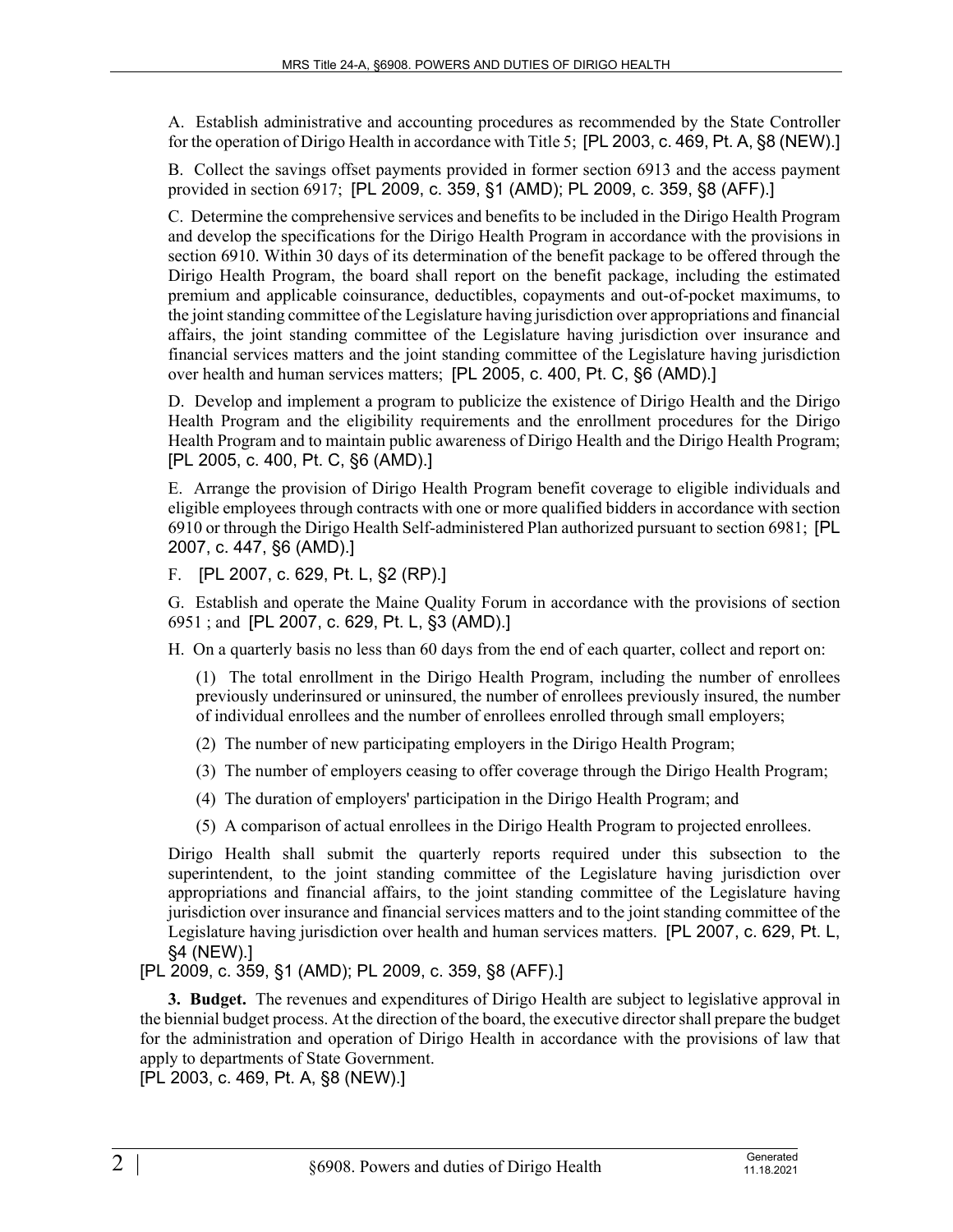**4. Audit.** Dirigo Health must be audited annually by the State Auditor. The board may, in its discretion, arrange for an independent audit to be conducted. A copy of the audit must be provided to the State Controller, to the superintendent, to the joint standing committee of the Legislature having jurisdiction over appropriations and financial affairs, to the joint standing committee of the Legislature having jurisdiction over insurance and financial services matters and to the joint standing committee of the Legislature having jurisdiction over health and human services matters.

[PL 2003, c. 469, Pt. A, §8 (NEW).]

**5. Rulemaking.** Dirigo Health may adopt rules as necessary for the proper administration and enforcement of this chapter, pursuant to the Maine Administrative Procedure Act. Unless otherwise specified, rules adopted pursuant to this chapter are routine technical rules as defined in Title 5, chapter 375, subchapter 2-A.

[PL 2003, c. 469, Pt. A, §8 (NEW).]

**6. Annual report.** Beginning September 1, 2004, and annually thereafter, the board shall report on the impact of Dirigo Health on the small group and individual health insurance markets in this State and any reduction in the number of uninsured individuals in the State. The board shall also report on membership in Dirigo Health, the administrative expenses of Dirigo Health, the extent of coverage, the effect on premiums, the number of covered lives, the number of Dirigo Health Program policies issued or renewed and Dirigo Health Program premiums earned and claims incurred by health insurance carriers offering coverage under the Dirigo Health Program. The board shall submit the report to the Governor, the joint standing committee of the Legislature having jurisdiction over appropriations and financial affairs, the joint standing committee of the Legislature having jurisdiction over health insurance and financial services matters and the joint standing committee of the Legislature having jurisdiction over health and human services matters.

[PL 2005, c. 400, Pt. C, §7 (AMD).]

**7. Technical assistance from other state agencies.** Other state agencies, including, but not limited to, the bureau, the Department of Health and Human Services, Maine Revenue Services and the Maine Health Data Organization, shall provide technical assistance and expertise to Dirigo Health upon request.

[PL 2003, c. 469, Pt. A, §8 (NEW); PL 2003, c. 689, Pt. B, §6 (REV).]

**8. Legal counsel.** The Attorney General, when requested, shall furnish any legal assistance, counsel or advice Dirigo Health requires in the discharge of its duties. [PL 2003, c. 469, Pt. A, §8 (NEW).]

**9. Coordination with federal, state and local health care systems.** Dirigo Health shall institute a system to coordinate the activities of Dirigo Health with the health care programs of the Federal Government and state and municipal governments.

[PL 2003, c. 469, Pt. A, §8 (NEW).]

**10. Initial staffing.** Upon request from the board, the Governor shall provide staffing assistance to Dirigo Health in the initial phases of its operation. [PL 2003, c. 469, Pt. A, §8 (NEW).]

**11. Advisory committees.** Dirigo Health may appoint advisory committees to advise and assist Dirigo Health. Members of an advisory committee serve without compensation but may be reimbursed by Dirigo Health for necessary expenses while on official business of the advisory committee. [PL 2003, c. 469, Pt. A, §8 (NEW).]

**12. Legislative jurisdiction.** Notwithstanding any provision of law to the contrary, legislative jurisdiction for oversight of Dirigo Health is governed by the Joint Rules of the Legislature. In adopting the joint rules, the Legislature shall give consideration to ensuring that legislative oversight of Dirigo Health is thorough and ongoing, that normal budgetary procedures and controls are exercised and that